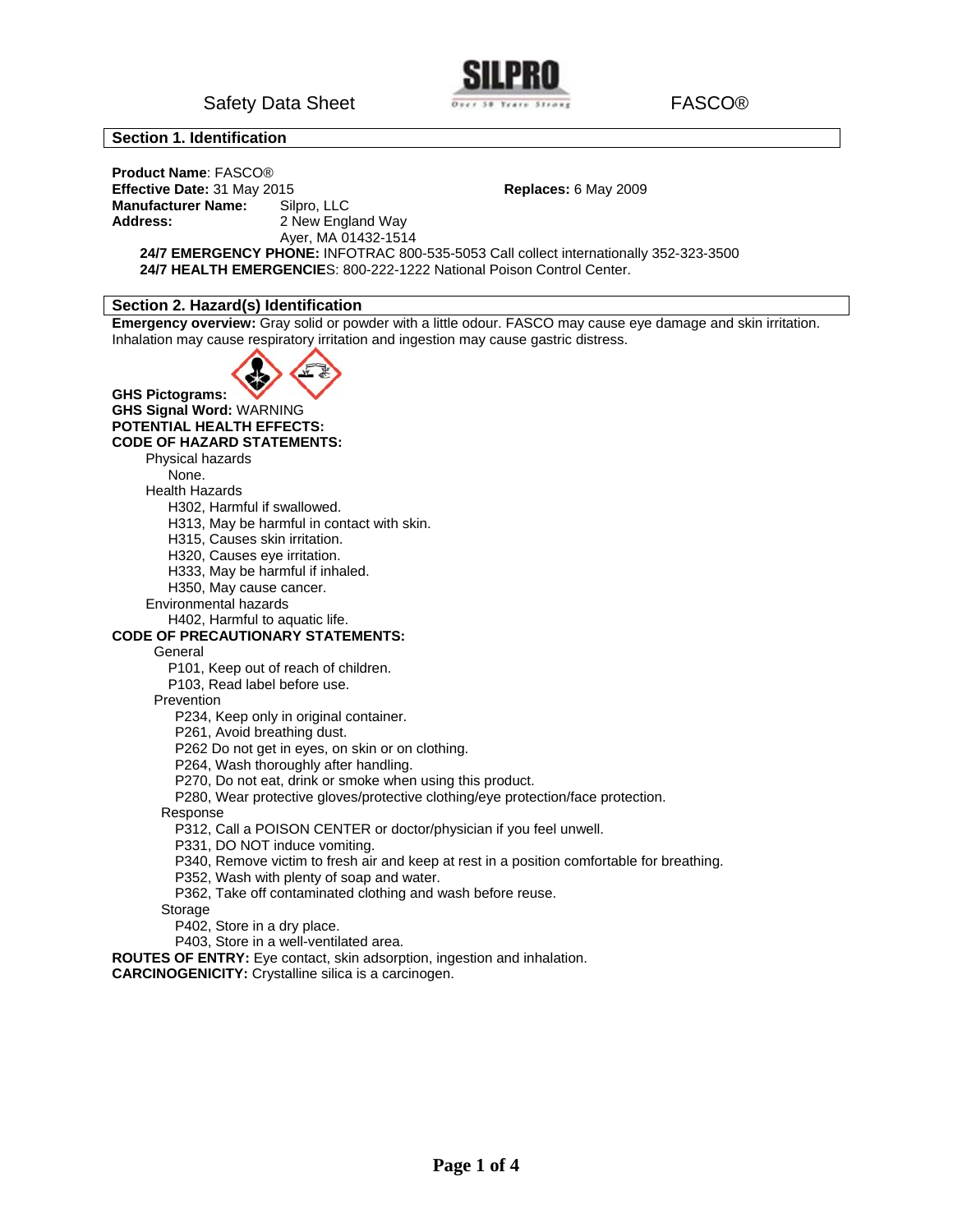

# **Section 3. Composition/Information on Ingredients**

| <b>Ingredients</b>          |            |                |                |                     |
|-----------------------------|------------|----------------|----------------|---------------------|
| <b>Component</b>            | CAS#       | <b>EINECS#</b> | <b>Percent</b> | <b>REACH Reg. #</b> |
| Silica, fused               | 60676-86-0 | 262-373-8      | >30            | No                  |
| Crystalline silica          | 14808-60-7 | 238-878-4      | $>30$          | No                  |
| Fused calcium aluminate     | 65997-16-2 | 266-045-5      | >10            | No                  |
| Portland cement             | 65997-15-1 | 266-043-4      | >5             | No                  |
| Calcium sulfate hexihydrate | 26499-65-0 | 238-879-4      | $\mathbf{r}$   | No                  |
| Calcium sulfate             | 7778-18-9  | 231-900-3      | $\mathbf{r}$   | Yes                 |

# **Section 4. First Aid Measures**

**Eye Contact:** Flush eyes with water immediately while holding eyelids open. Remove contacts, if worn, after initial flushing and continue flushing for at least 15 minutes. Seek medical attention if irritation persists.

**Skin Contact:** Use soap and water to remove from the skin, remove contaminated clothing, clean thoroughly before reuse. If irritation persists, contact a physician.

**Inhalation:** Move to fresh air. If not breathing, give rescue breathing. If breathing is difficult, give oxygen. Seek medical attention if breathing is still difficult.

**Ingestion:** If swallowed, get medical attention immediately. DO NOT INDUCE VOMITING. Never give anything by mouth to an unconscious person.

#### **Section 5. Fire Fighting Measures**

**Flash Point:** Not combustible.

**Flammability Limits**: NE.

**Fire Fighting Media:** Use dry chemical and carbon dioxide.

**Special Fire Fighting Procedures:** First responders need to wear full-bunker gear with SCBA, never enter a confined space unless fully protected with proper personal protective equipment (PPE).

#### **Section 6. Accidental Release Measures**

**Use personal protective equipment, see section 8.** 

**Clean-up Procedures:** Stop the source of the release if you are not put at risk. Use absorbent material (such as sand or kitty litter) to absorb the spill, use shovel to pick up absorbent for disposal. **Spills and Leaks:** Dispose in accordance to local, state or federal regulations.

# **Section 7. Handling and Storage**

**Handling:** Do not get into eyes, on skin and on clothing. Do not breathe dusts or mists. Wash thoroughly after handling. Do not freeze. Keep out of sunlight.

**Storage:** Store in original labeled container. Keep in cool and dry areas.

#### **Section 8. Exposure Controls/Personal Protection**

**Introductory Remarks:** Consider the potential hazards of this product outlined in section 2. Use process exposures such as local exhaust ventilation, to control over exposure to airborne levels above recommended exposure limits.

| <b>OSHA PEL</b>       |
|-----------------------|
| 0.1 mg/m <sup>3</sup> |
| 10 mg/m $3$           |
| 10 mg/m $3$           |
| 10 mg/m $3$           |
| 15 mg/m $3$           |
| 15 mg/m $3$           |
|                       |

#### **Personal Protection:**

**Eyes:** Wear safety goggles or safety glasses to prevent eye contact.

**Body:** Long sleeve shirts, long pants, socks, rubber boots and chemical-resistant gloves.

**Hands:** Neoprene chemical-resistant gloves.

**Respiratory:** Wear an approved respirator that provides protection from this product if the airborne concentrations exceed the recommended exposure limits.

**Other:** None.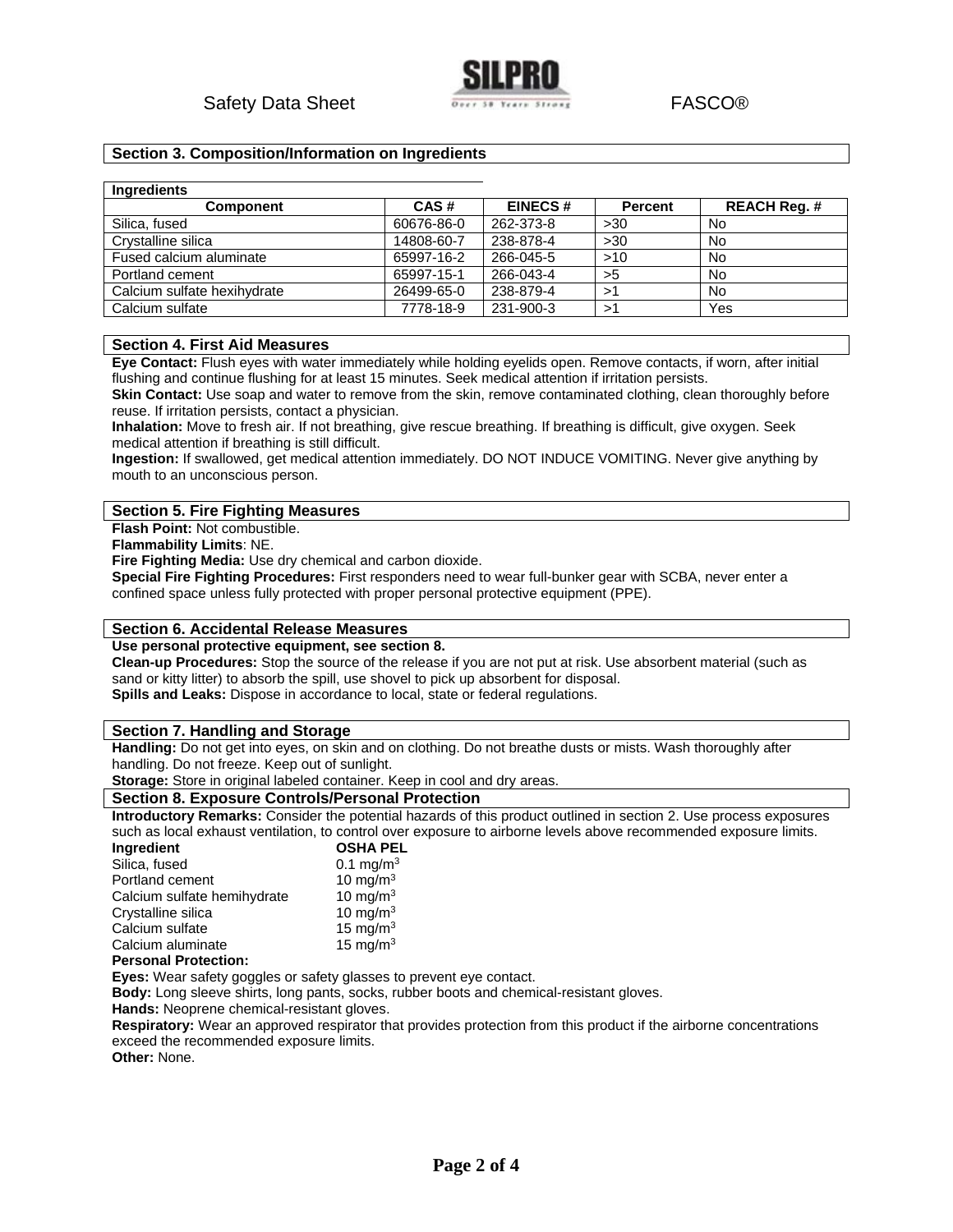

#### **Section 9. Physical and Chemical Properties**

| Odour/Colour      | Gray solid or powder/Slight | <b>Melting point</b>       | 3110°F (1710°C)       |
|-------------------|-----------------------------|----------------------------|-----------------------|
|                   | odour                       |                            |                       |
| <b>Solubility</b> | Slight in water             | Specific gravity (water=1) | $>2.75$ @ 68°F (20°C) |

#### **Section 10. Stability and Reactivity**

**Chemical Stability:** Considered stable under normal ambient temperatures**.**

**Hazardous Decomposition:** If complete combustion, oxides of carbon and silicate are formed.

**Hazardous Polymerization:** Will not occur

**Incompatibility - Materials to Avoid:** Strong oxidizing agents and strong acids.

# **Section 11. Toxicological Information**

The product is not toxic.

**Acute Eye Irritation**: Severe eye damage.

**Acute Skin Irritation:** May be irritating.

**Acute Dermal Toxicity:** Not expected to be toxic through the skin.

**Acute Inhalation Toxicity:** Not determined, expected to be an irritant to the respiratory system.

**Carcinogenic Effects:** Crystalline silica.

#### **Section 12. Ecological Information**

**Ecotoxicity:** The toxicity of this product has not been determined.

**Environmental Fate:** This product's environmental fate has not been determined.

### **Section 13. Disposal Considerations**

Waste Disposal Method: Whatever cannot be saved for recovery or recycling should be managed by the local, state or Federal Regulations

**Container Handling and Disposal:** All bags should be disposed of according to local, state and Federal regulations.

# **Section 14. Transport Information**

**Ground Classification:** Not regulated by US DOT. **Shipping Name:** FASCO® **IATA or IMO:** Not regulated.

### **Section 15. Regulatory Information**

|                                      | <b>EPCRA 311/312 Categories: Immediate (Acute) Health Effects:</b> | Yes |
|--------------------------------------|--------------------------------------------------------------------|-----|
|                                      | Delayed (Chronic) Health Effects:                                  | Yes |
|                                      | Fire Hazard:                                                       | No  |
|                                      | Sudden Release of Pressure                                         |     |
|                                      | Reactivity:                                                        | No  |
| <b>European Community Pictogram:</b> | Irritant                                                           |     |

**WHMIS:** Xi (Irritant to the eyes and skin).

**Right to know classification:** Crystalline silica in the United States.

**TSCA:** None of the ingredients are listed.

**Reportable Quantity (RQ**): None.

**Prop. 65**: Crystalline silica.

Crystalline silica is listed in chemical inventories of ACIS, ECL, EEC, ENCS, EU, Israel, MAC, MAK, MITI, PICCS, SWISS, Taiwan, USA and UK.

#### **Abbreviations:**

| CAS#       | <b>Chemical Abstract Service Number</b> | EINECS European Inventory of existing |                                      |  |  |
|------------|-----------------------------------------|---------------------------------------|--------------------------------------|--|--|
|            |                                         | <b>Commercial Chemical Sales</b>      |                                      |  |  |
| °€         | Celsius temperature scale               | ᅂ                                     | Fahrenheit temperature scale         |  |  |
| Prop.      | Proprietary                             | PE.                                   | <b>Personal Protective Equipment</b> |  |  |
| <b>TLV</b> | Threshold Limit Value                   | TWA                                   | Time Weighted Average                |  |  |